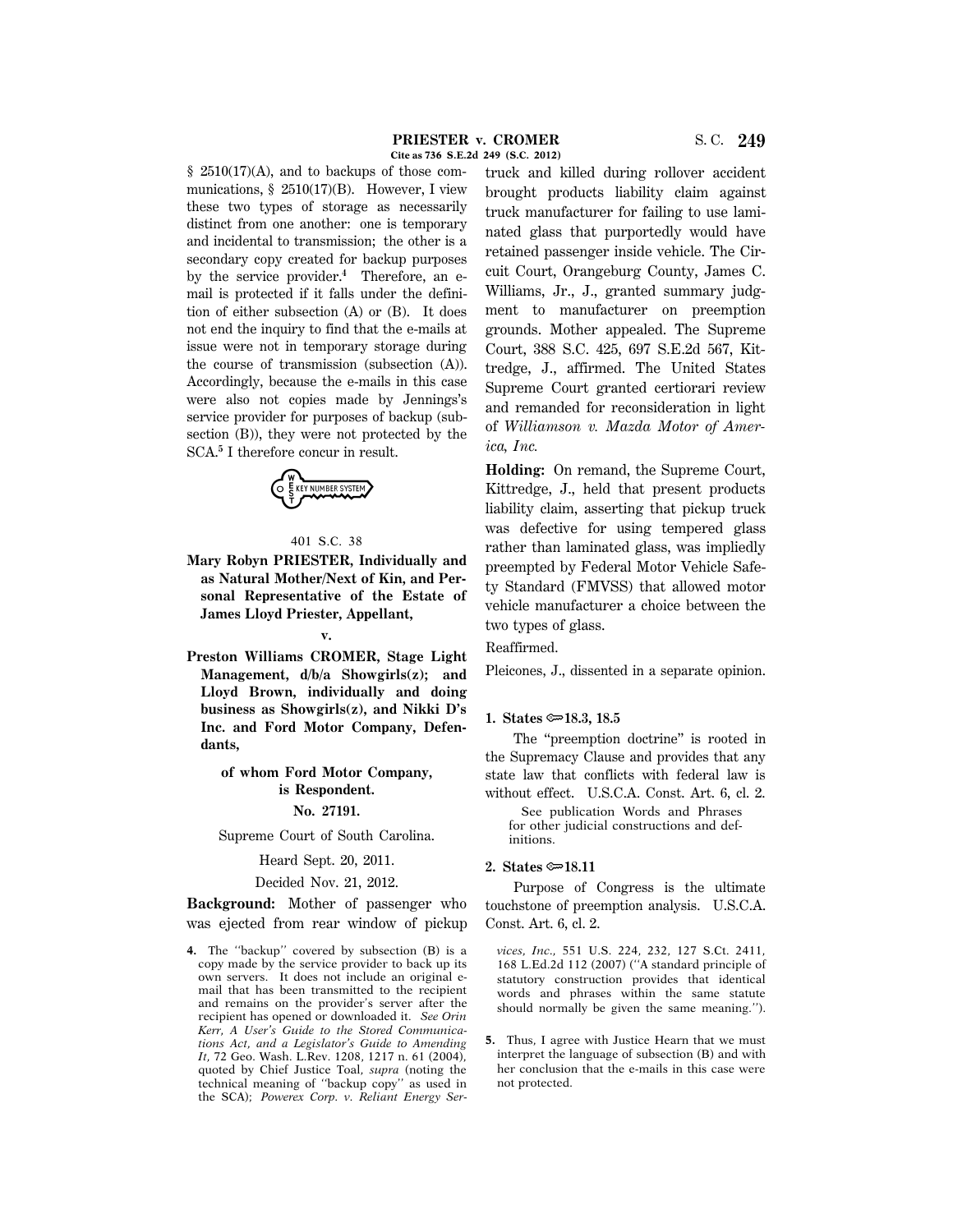#### **3.** States <del>○</del>18.11

Preemption is compelled whether Congress' command is explicitly stated in the statute's language or implicitly contained in its structure and purpose. U.S.C.A. Const. Art. 6, cl. 2.

### **4.** States  $\textcircled{=}18.9$

Federal regulations have no less preemptive effect than federal statutes. U.S.C.A. Const. Art. 6, cl. 2.

#### **5. States** O**18.5, 18.7**

Implied preemption occurs through field preemption or implied conflict preemption. U.S.C.A. Const. Art. 6, cl. 2.

# **6.** States  $\approx 18.5$

''Implied conflict preemption'' occurs in one of two ways, either where compliance with both federal and state regulations is physically impossible or where the state law stands as an obstacle to the accomplishment and execution of the full purposes and objectives of Congress. U.S.C.A. Const. Art. 6, cl. 2.

 See publication Words and Phrases for other judicial constructions and definitions.

# **7. Products Liability** O**106, 340**

# **States ©**<sup>18.65</sup>

A deliberate decision in a federal regulation to retain manufacturer choice is, in and of itself, insufficient to establish preemption of a state-law products liability claim; rather, the party claiming preemption has the burden of proving that an agency deliberately sought a variety of means to achieve a ''significant'' federal purpose. U.S.C.A. Const. Art. 6, cl. 2.

# **8. Products Liability** O**208**

### **States** O**18.65**

Products liability claim, asserting that pickup truck from which unbelted passenger was ejected through rear window was defective for using tempered glass rather than laminated glass, was impliedly preempted by Federal Motor Vehicle Safety Standard (FMVSS) allowing manufacturer a choice be-

**1.** *Priester v. Cromer,* 388 S.C. 425, 697 S.E.2d 567 (2010), *vacated*, - U.S. -, 131 S.Ct.

tween the two; decision not to require laminated glass, which purportedly would have kept passenger in truck, showed a determination that safety was best served where manufacturers could make a choice for each vehicle, and a state-law duty that increased safety for unbelted passengers while simultaneously decreasing safety for belted passengers would frustrate federal purpose of increasing seatbelt use. U.S.C.A. Const. Art. 6, cl. 2; 49 U.S.C.A. § 30101; 49 C.F.R. § 571.205.

Darrell T. Johnson, Jr., of Hardeeville; James B. Richardson, Jr., of Columbia; Leslie A. Brueckner, of Oakland, CA; and Matthew W.H. Wessler, of Washington, D.C., for Appellant.

Curtis L. Ott and Carmelo B. Sammataro, of Turner Padget Graham & Laney, of Columbia and Gregory G. Garre, of Latham & Watkins, of Washington, D.C., for Respondent.

Adam Tremaine Silvernail, of Columbia; Larry E. Coben, of Anapol Schwartz, of Scottsdale, Arizona; and Patrick M. Ardis, of Wolff Ardis, of Memphis, TN, for Amicus Curiae, Center for Auto Safety.

Gray T. Culbreath and Brian A. Comer, both of Collins & Lacy, of Columbia, and David B. Salmons and Bryan M. Killian, both of Bingham McCutchen, of Washington, D.C., for Amicus Curiae, Alliance of Automobile Manufacturers.

William C. Wood, Jr., of Nelson Mullins Riley & Scarborough, of Columbia, for Amicus Curiae, Product Liability Advisory Council.

#### Justice KITTREDGE.

This case returns to us on remand from the United States Supreme Court (USSC) for reconsideration in light of its decision in *Williamson v. Mazda Motor of America, Inc.,* ––– U.S. ––––, 131 S.Ct. 1311, 179 L.Ed.2d 75 (2011). In our previous decision,**<sup>1</sup>** we concluded Appellant's state-law products

```
1570, 179 L.Ed.2d 471 (2011).
```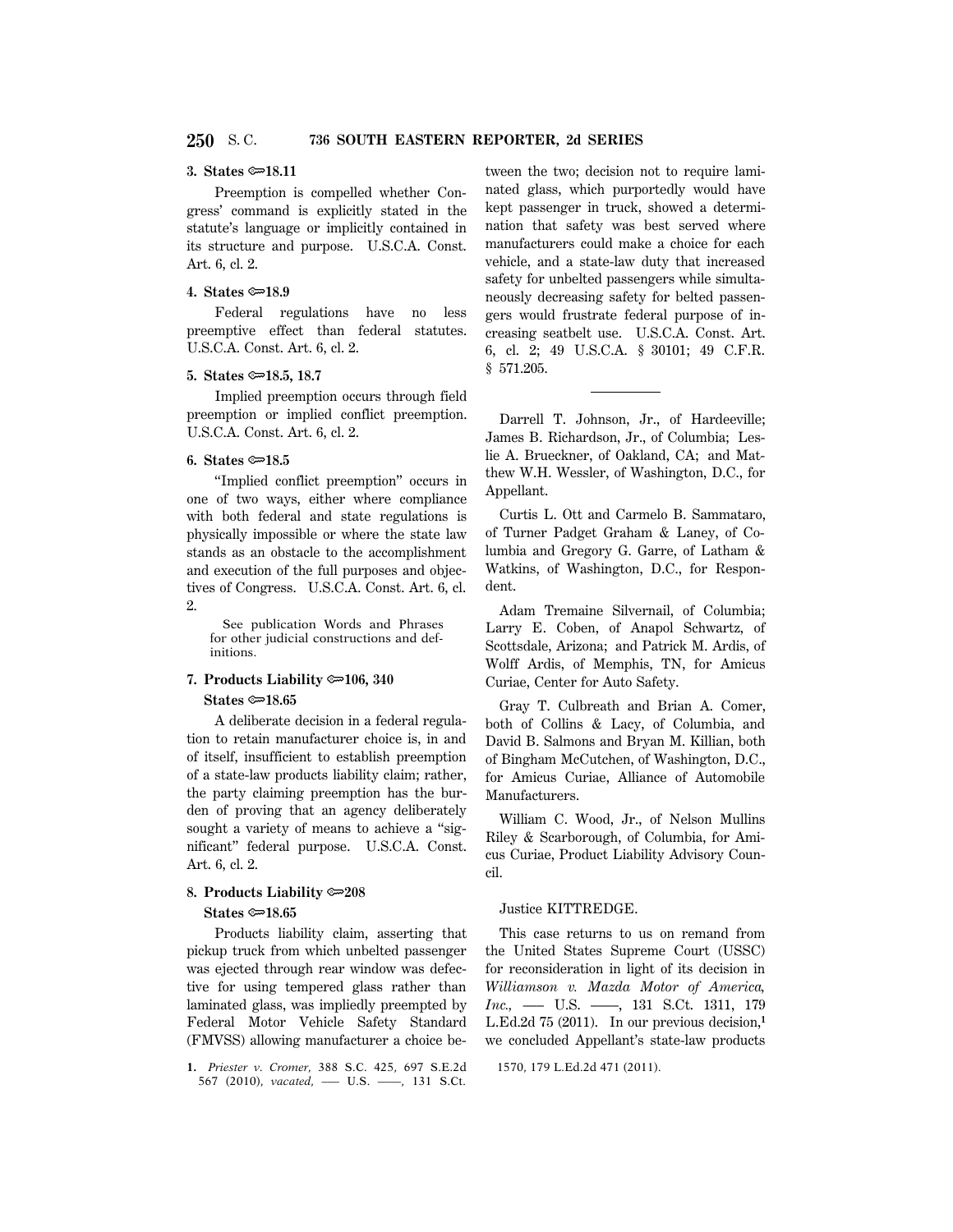liability claims against Ford Motor Company were preempted by Federal Motor Vehicle Safety Standard ("FMVSS") 205. We reaffirm our previous decision.

Appellant filed a products liability claim against Respondent Ford Motor Company premised on the allegation that its 1997 Ford F–150 pick-up truck was defective and unreasonably dangerous because it did not incorporate laminated glass in the vehicle's side and rear windows. As was true with virtually all passenger vehicles manufactured at the time,**<sup>2</sup>** Respondent utilized tempered glass in vehicle side windows.**<sup>3</sup>** In connection with implied conflict preemption, *Williamson* revisited the Supreme Court's decision in *Geier v. American Honda Motor Co.,* 529 U.S. 861, 120 S.Ct. 1913, 146 L.Ed.2d 914 (2000).

We construe the key language in *Williamson* to hold that manufacturer choice among alternatives operates to preempt a state law claim only where the state law stands as an obstacle to a significant federal regulatory objective. Similarly, our previous decision was not based upon the notion that the mere presence of manufacturer choices in FMVSS 205 preempted Appellant's state tort suit. We adhere to the view that the manifest purpose of the federal regulatory scheme underlying FMVSS 205 would be frustrated if these state claims were allowed to proceed. Assuming implied conflict preemption remains a viable part of preemption, we believe it applies here to preclude Appellant's state law claims.

# **I.**

The case arises from a single-vehicle accident. On August 17, 2002 at 3:45 a.m., Preston Cromer was driving a 1997 Ford F–150

- **2.** In response to increased seatbelt usage and mandatory seatbelt laws, vehicle manufacturers generally elected to utilize tempered glass in side windows. According to the amicus brief of the Center for Auto Safety, as of 2007, more than 90% of all vehicles sold in North America incorporated tempered glass in side windows, while perhaps 5 to 9% utilized laminated glass.
- **3.** We note that the case came to us from the grant of summary judgment based on preemption. Accordingly, we do not address the substantial threshold question of whether the absence of laminated glass in the side and rear

pick-up truck at an excessive speed near St. George, South Carolina, when he drove off the road and rolled the truck several times. Appellant's son, James Lloyd Priester, who was in the rear seat of the truck and not wearing his seatbelt, was ejected through the rear window and died at the scene. Cromer and Priester, both of whom were under twenty-one years old, were apparently intoxicated after they had allegedly been served alcohol at Showgirls(z), a strip club located in Santee, South Carolina.**<sup>4</sup>**

Appellant filed a products liability claim against Ford, alleging causes of action for strict liability and breach of warranty for failing to use laminated glass in the vehicle's side and rear windows, which Appellant claimed would have retained occupants inside the vehicle during the crash. Ford denied the allegations and moved for summary judgment, arguing FMVSS 205 impliedly preempted Appellant's state law claims. The trial court found FMVSS 205 preempted Appellant's claims and granted Ford's motion for summary judgment.

In our initial opinion, we affirmed summary judgment and held FMVSS 205 preempted Appellant's state law products liability claim. In doing so, we relied on *Geier,* in which the USSC found an earlier version of a similar federal regulation—FMVSS 208 dealing with passive restraint systems (e.g., airbags, automatic seatbelts, ignition interlock devices, etc.)—impliedly preempted a state tort suit.

Thereafter, in February 2011, the USSC decided *Williamson,* which also involved the preemptive effect of FMVSS 208. In *Williamson,* the USSC found that, even though FMVSS 208 was structured to provide manu-

windows rendered the vehicle defective and unreasonably dangerous as a matter of state law. In other words, as a matter of state law, did a vehicle manufacturer have a duty at the time the 1997 Ford F–150 pick-up truck was manufactured to utilize laminated glass in the side and rear windows? By focusing solely on preemption, we are answering a question that presupposes (without deciding) Appellant's claim would not be barred as a matter of state law. In essence, we are putting the cart before the horse.

**4.** The record also includes other allegations of drug use.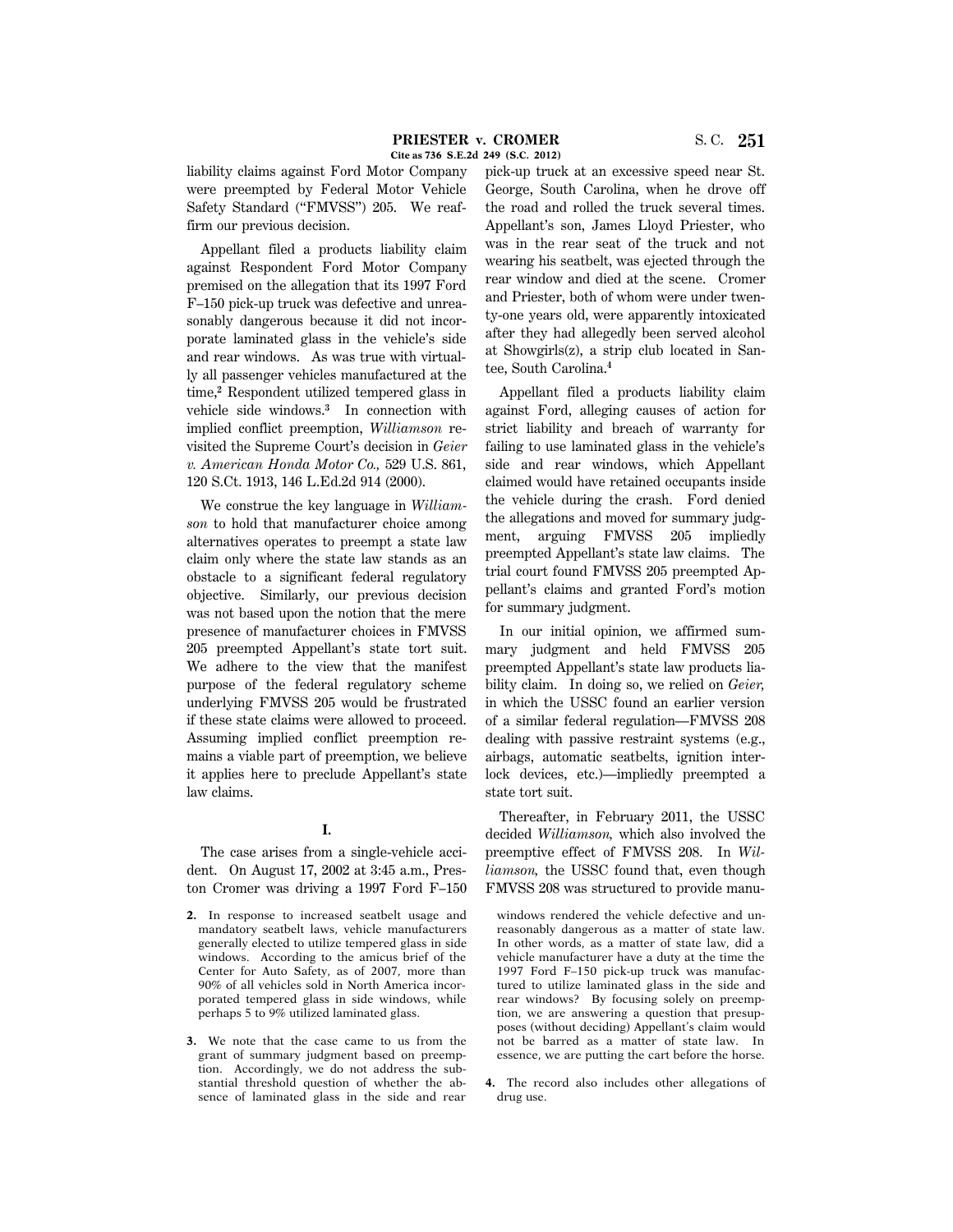facturers with a choice between two different kinds of seatbelts for rear inner seats, the regulation did not preempt a state tort suit premised upon a manufacturer's failure to install the lap-and-shoulder seatbelt, one of the two permitted kinds. Shortly after its decision in *Williamson,* the USSC vacated the judgment of this Court, and remanded for our further consideration in light of its decision. *See Priester v. Ford Motor Co.,* ––– U.S. ––––, 131 S.Ct. 1570, 179 L.Ed.2d 471 (2011).**<sup>5</sup>**

# **II.**

**[1–4]** The preemption doctrine is rooted in the Supremacy Clause of the United States Constitution and provides that any state law that conflicts with federal law is ''without effect.'' *Cipollone v. Liggett Group, Inc.,* 505 U.S. 504, 516, 112 S.Ct. 2608, 120 L.Ed.2d 407 (1992). '' '[T]he purpose of Congress is the ultimate touchstone' of pre-emption analysis.'' *Id.* (quoting *Malone v. White Motor Co.,* 435 U.S. 497, 504, 98 S.Ct. 1185, 55 L.Ed.2d 443 (1978)). ''To discern Congress' intent we examine the explicit statutory language and the structure and purpose of the statute.'' *Ingersoll–Rand Co. v. McClendon,* 498 U.S. 133, 138, 111 S.Ct. 478, 112 L.Ed.2d 474 (1990). Preemption ''is compelled whether Congress' command is explicitly stated in the statute's language or implicitly contained in its structure and purpose.'' *Jones v. Rath Packing Co.,* 430 U.S. 519, 525, 97 S.Ct. 1305, 51 L.Ed.2d 604 (1977). Moreover, ''[f]ederal regulations have no less preemptive effect than federal statutes.'' *Fidelity Fed. Sav. & Loan Ass'n v. de la Cuesta,* 458 U.S. 141, 153, 102 S.Ct. 3014, 73 L.Ed.2d 664 (1982).

**5.** While a grant-vacate-remand (''GVR'') order may call into question the correctness of a lower court's judgment, it is not a definitive determination that the judgment was improper. *Lawrence v. Chater,* 516 U.S. 163, 168, 116 S.Ct. 604, 133 L.Ed.2d 545 (1996) (''[T]he GVR order can improve the fairness and accuracy of judicial outcomes while at the same time serving as a cautious and deferential alternative to summary reversal in cases whose precedential significance does not merit our plenary review.''). The USSC has stated, ''[i]ndeed, it is precisely because we are uncertain, without undertaking

**[5, 6]** A federal law may either expressly or impliedly preempt a state law. Congress may expressly preempt state law through specific language clearly stating its intent. On the other hand, implied preemption occurs through ''field preemption'' **<sup>6</sup>** or ''implied conflict preemption.'' Implied conflict preemption occurs in one of two ways—either where compliance with both federal and state regulations is physically impossible or where the state law ''stands as an obstacle to the accomplishment and execution of the full purposes and objectives of Congress.'' *Hines v. Davidowitz,* 312 U.S. 52, 67, 61 S.Ct. 399, 85 L.Ed. 581 (1941). It is this latter type of implied conflict preemption, sometimes called ''obstacle'' or ''frustration-of-purpose'' preemption, which is implicated in *Geier, Williamson*, and the present case.

The issue in *Williamson* was whether federal law preempted a state tort suit premised on a manufacturer's decision not to install lap-and-shoulder seatbelts at certain rear interior seats, which were permitted, but not required, by the 1989 version of FMVSS 208. In 1984, the Department of Transportation (''DOT'') rejected a regulation that would have required the use of shoulder seatbelts in rear seats. However, by 1989, DOT concluded that several factors had changed. DOT opted to require installation of shoulder seatbelts for rear outer seats but permitted a choice between lap belts and shoulder belts for rear inner seats. At that time, DOT was convinced shoulder belts were safer regardless of seating position; however, due to concerns about additional costs, DOT elected to permit manufacturers to choose which type of belt to install in rear inner seats. Nevertheless, DOT actively encouraged manufacturers to install shoulder belts where feasible. *Williamson,* 131 S.Ct. at 1137–38.

plenary analysis, of the legal impact of a new development, especially one, such as the present, which the lower court has had no opportunity to consider, that we GVR.'' *Id.* at 174, 116 S.Ct. 604. Accordingly, we must consider whether our previous decision is affected by *Williamson.*

**6.** Field preemption occurs when the scheme of federal regulation is so pervasive that it is reasonable to infer that Congress left no room for the states to regulate. Both sides agree field preemption is not implicated in this case.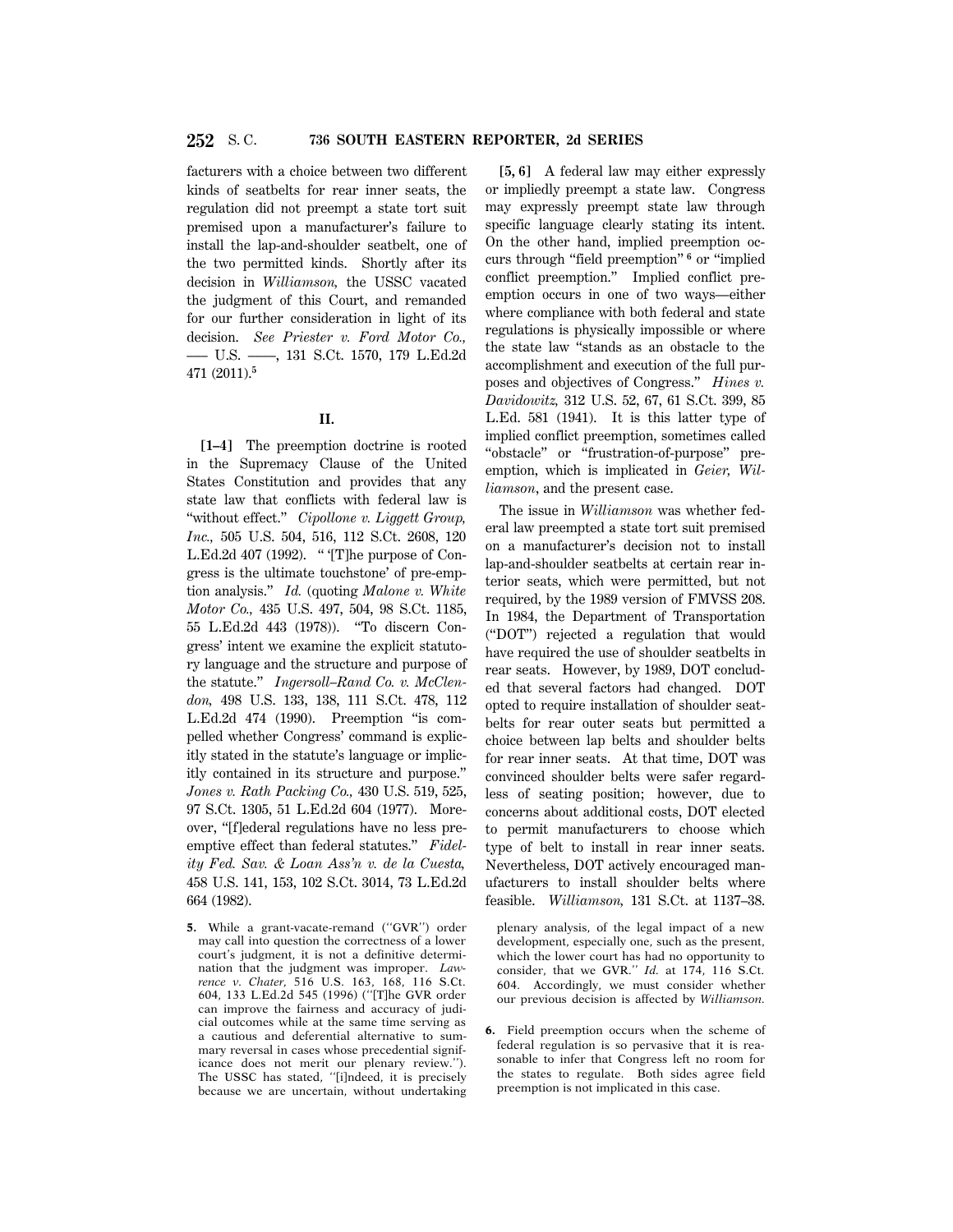Essentially, the question before the USSC was whether the preservation of options was a deliberate policy judgment in furtherance of a ''significant federal regulatory objective,'' which would be frustrated by a state tort suit. *Id.* at 1136.

A critical factor in the USSC's analysis in *Williamson* was its view of the scope of its earlier *Geier* decision, in which it found that a state tort suit imposing a duty upon a manufacturer to equip all cars with airbags would conflict with the purpose of an earlier version of the same federal safety standard— FMVSS 208. In *Geier,* the USSC rejected the idea that FMVSS 208 set a minimum safety standard for airbag installation based on the DOT's accompanying comments, which made clear that a range of choices was deliberately sought.**<sup>7</sup>** The USSC noted the DOT's policy judgment that safety would be best promoted if manufacturers installed alternative protection systems in their fleets rather than one particular system in every car. *Id.* at 881, 120 S.Ct. 1913. Thus, the rule of state law created by the tort suit would have presented an obstacle **<sup>8</sup>** to important means-related federal objectives served by the manufacturer options provided in FMVSS 208–namely the safety objective achieved through the variety and mix of devices that the federal regulation sought and the gradual passive restraint phase-in that

- **7.** In *Geier,* DOT identified five reasons why its decision to maintain manufacturer choice would promote FMVSS 208's safety objectives: (1) DOT desired to promote consumer acceptance of emerging airbag technology; (2) none of the options offered superior safety under all circumstances; (3) at the time, airbag designs posed potential additional safety risks; (4) DOT was interested in spurring additional technological developments; and (5) implementing airbag technology would increase costs. *See Geier,* 529 U.S. at 875–76, 120 S.Ct. 1913.
- **8.** The members of the USSC disputed the extent to which the term ''state law'' encompasses the common law, as well as positive enactments, such as statutes and regulations. The majority in the 5–4 *Geier* decision stated:

In effect, petitioners' tort action depends upon its claim that manufacturers had a duty to install an airbag when they manufactured the 1987 Honda Accord. Such a state law—*i.e.,* a rule of state tort law imposing such a duty—by its terms would have required manufacturers of all similar cars to install airbags rather than

was deliberately imposed.**<sup>9</sup>** *Id.* at 880–81, 120 S.Ct. 1913.

In *Williamson,* the Solicitor General, on behalf of DOT, argued FMVSS 208 did not preempt the state tort suit and urged the USSC to sustain DOT's assessment that petitioners' tort action was not only consistent with but actually furthered the purposes and objectives of both the Motor Vehicle Safety Act (''the Safety Act'') and its implementing safety-standard regulations promulgated by NHTSA. 131 S.Ct. at 1139. Accordingly, it was logical to conclude the state tort suit was not preempted because retaining the lap-only belt option was not designed to further safety goals of the federal regulatory scheme.

In *Williamson,* the USSC noted that, like *Geier,* the regulation left manufacturers with a choice and the state tort suit would restrict that choice. But unlike *Geier,* the Court did not believe that choice furthered a significant regulatory objective. The Court emphasized that the reason DOT did not mandate shoulder belts was not due to safety concerns, but because of concerns over costs. *Id.*

A central point of the USSC's analysis was the government's position and how much deference to afford it. The Court noted the government's consistent position that ''state tort law does not conflict with a federal mini-

other passive restraint systems, such as automatic belts or passive interiors. It thereby would have presented an obstacle to the variety and mix of devices that the federal regulation sought.

*Id.* at 881, 896–99, 120 S.Ct. 1913. Notwithstanding the heated debate in *Geier,* the majority in *Williamson* apparently accepted rather unceremoniously the premise that the term ''state law'' encompassed common law tort claims, even in the presence of a statutory savings clause. *Williamson,* 131 S.Ct. at 1137, 1139–40. (''[L]ike the tort suit in *Geier*, the tort suit here would restrict [manufacturer] choice.... We consequently conclude that, even though the tort suit may restrict the manufacturer's choice, it does not 'stand as an obstacle to the accomplishment of the full purposes and objectives' of federal law.'') (quoting *Hines,* 312 U.S. at 67, 61 S.Ct. 399).

**9.** In *Geier,* the USSC also noted a regulation requiring airbag installation could have made the adoption of a mandatory state buckle-up law less likely. *Geier,* 529 U.S. at 880–81, 120 S.Ct. 1913.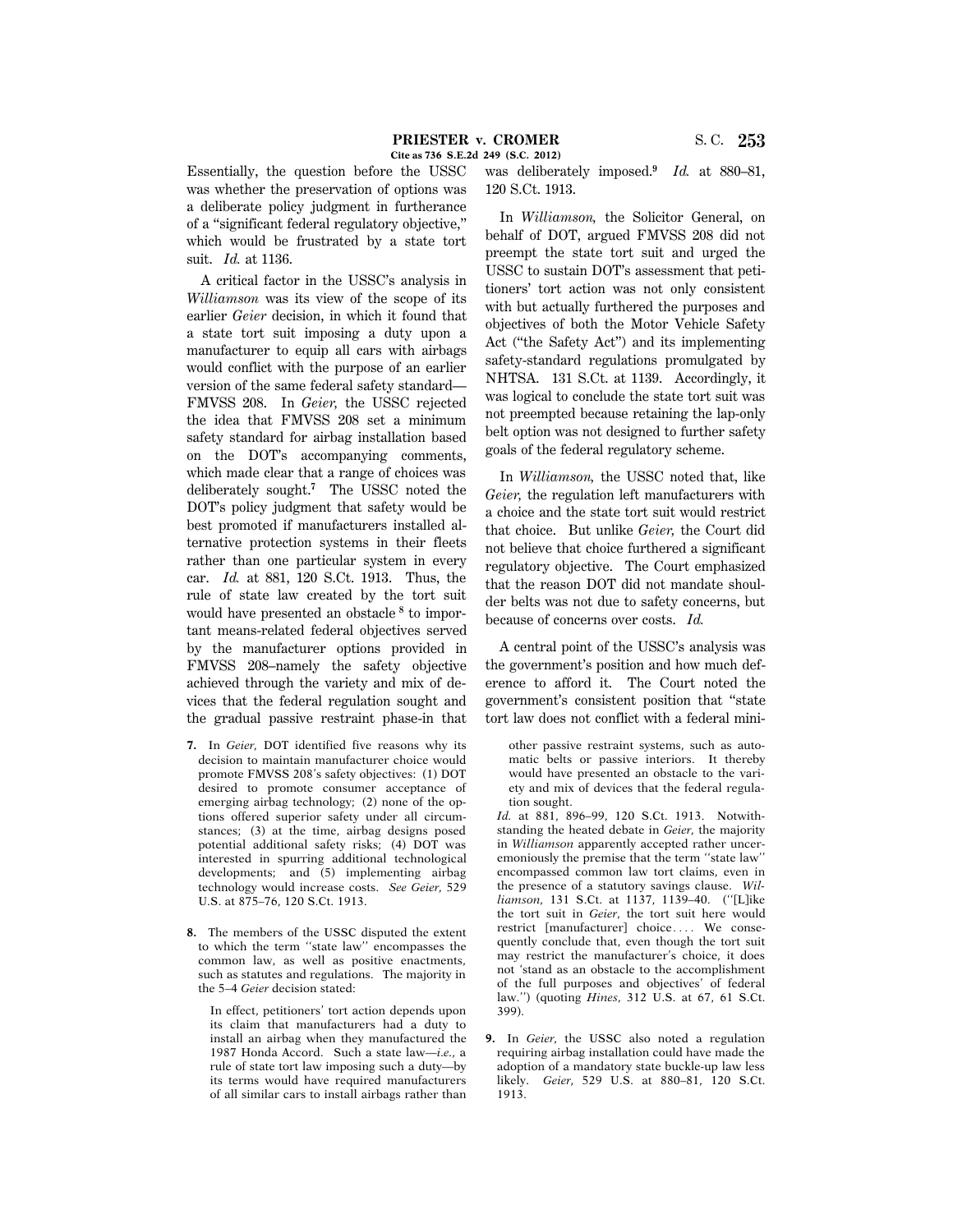mum standard merely because state law imposes a more stringent requirement,'' and the Solicitor General's explanation that ''a standard giving manufacturers multiple options for the design of a device would not pre-empt a state suit claiming that a manufacturer should have chosen one particular option, where 'the Secretary [of Transportation] did not determine that the availability of options was necessary to promote *safety.*' '' *Id.* (emphasis added).

The USSC concluded that consideration of the regulation's history, the agency's contemporaneous explanation, the agency's advocacy for shoulder belts (notwithstanding the laponly belt option), and the agency's interpretive views indicated that, unlike *Geier,* the decision to maintain manufacturer choice was not based on a deliberate policy decision designed to further significant regulatory or safety objectives. Thus, even though the state tort suit restricted manufacturer choice, it did not stand as an obstacle to the accomplishment of the purposes and objectives of the federal law and was, therefore, not preempted. *Id.* at 1139–40.

Justice Sotomayor authored a concurring opinion, in order ''to emphasize the Court's rejection of an overreading of *Geier* that has developed since that opinion was issued.'' *Id.* at 1140. Justice Sotomayor wrote:

[T]he mere fact that an agency regulation allows manufacturers a choice between options is insufficient to justify implied preemption; courts should only find pre-emption where evidence exists that an agency has a regulatory objective—e.g., obtaining a mix of passive restraint mechanisms, as in *Geier*—whose achievement depends on manufacturers having a choice between options.

*Id.* at 1140. Justice Sotomayor also emphasized that Mazda failed to carry its burden of establishing that DOT ''deliberately sought variety to achieve greater safety.'' *Id.* at 1141. Thus, in our view, Justice Sotomayor's concurrence clarified that, in terms of key regulatory features, variety for its own sake is not a ''significant'' regulatory objective.

**10.** We note the Supreme Court of Tennessee granted the Lakes' application for permission to

Rather, variety becomes a significant federal objective when it is employed as a deliberate means to achieve greater safety.

**[7]** In sum, we believe *Williamson* did not eviscerate *Geier* or relegate it to outlier status. Rather, *Williamson* clarified that a deliberate decision to retain manufacturer choice is, in and of itself, insufficient to establish preemption. Rather, the party claiming preemption has the burden of proving that an agency deliberately sought a variety of means to achieve a ''significant'' federal purpose. The significant federal purpose here is, of course, safety. Several other courts have interpreted *Williamson* similarly. *See Morris v. Mitsubishi Motors North America, Inc.,* 782 F.Supp.2d. 1149, 1158 (E.D.Wash. 2011) (''A tort claim may proceed, even if it may have the effect of restricting the manufacturer's choice, when a Court finds that the choice allotted to manufacturers by a regulation is *not intended* to further a significant regulatory objective.''); *Lake v. Memphis Landsmen L.L.C.,* W2011–00660–COA–RM– CV, 2011 WL 5022790, \*10–11 (Tenn. Ct.App. filed Oct. 21, 2011) (''*Williamson* merely clarifies that manufacturer choice alone is not sufficient to find implied pre-emption of state tort claims. Rather, the inclusion of manufacturer choice must be in furtherance of a specific regulatory objective in order to form the basis of implied pre-emption of the state suit.'').**<sup>10</sup>**

With these concepts in mind, we address our previous opinion finding Appellant's claims were preempted.

### **III.**

A review of our earlier decision reveals that this Court's determination did not depend solely on the presence of a choice between laminated and tempered glass in FMVSS 205. Rather, in determining Appellant's claims were preempted, this Court considered the text of FMVSS 205, its history, and the reasons given by the National Highway Traffic Safety Administration (''NHTSA'') for its regulatory decisions. Ac-

appeal on March 6, 2012.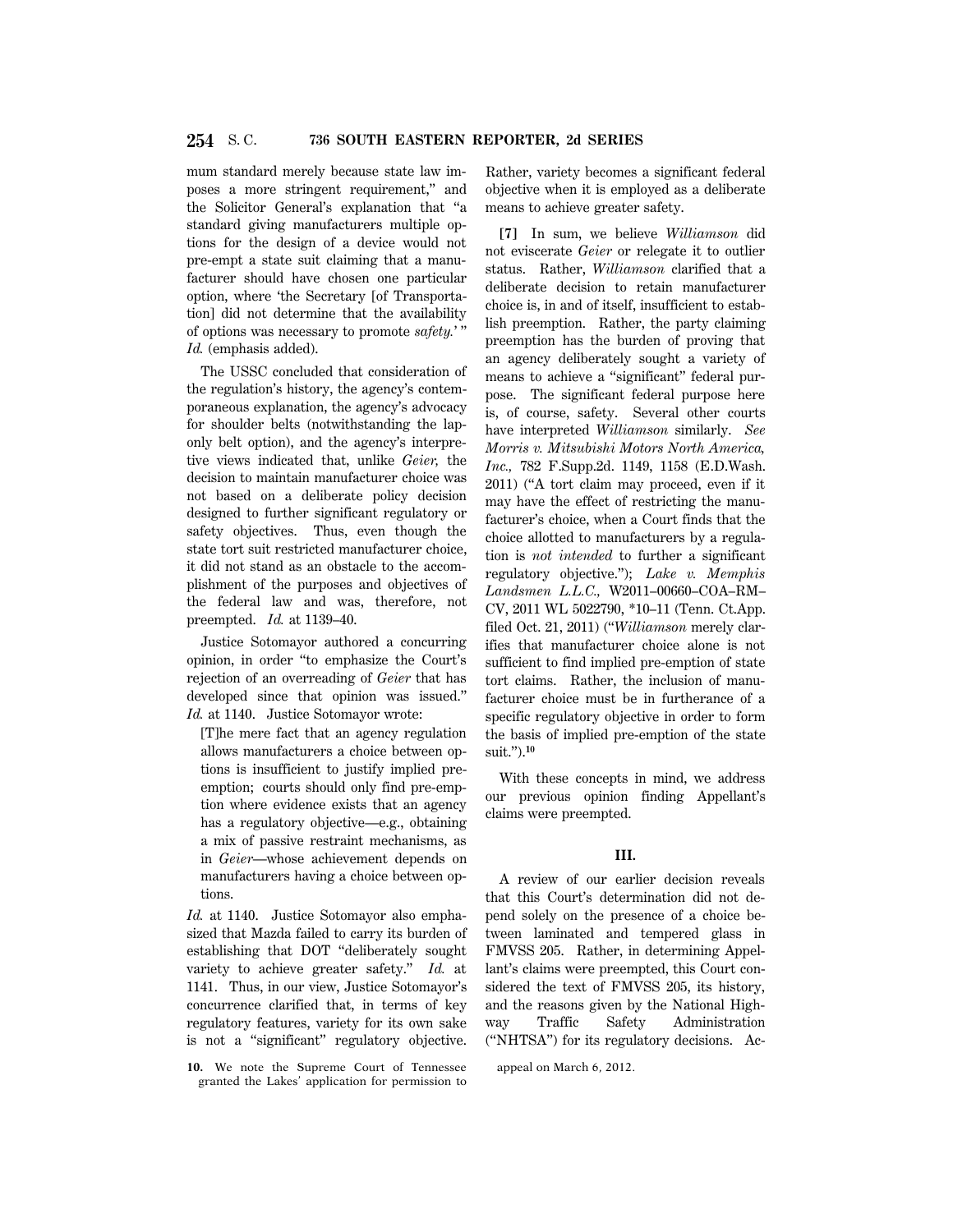cordingly, we conclude our previous decision is consistent with the *Williamson* framework and is therefore undisturbed by it.

Although we recited the text, history, and purpose of FMVSS 205 in our previous opinion, without the benefit of *Williamson,* we did not explicitly incorporate each of those factors in our discussion of whether Appellant's tort suit was preempted. Thus, in light of *Williamson,* we take this opportunity to clarify the underpinnings of our previous decision.

# **A. Regulation 205**

The Safety Act was promulgated to improve highway safety, specifically ''to reduce traffic accidents and deaths and injuries resulting from traffic accidents." 49 U.S.C. § 30101 (2006).**<sup>11</sup>** Under the authority of the Safety Act, DOT through the National Highway Traffic Safety Administration (''NHTSA'') promulgated FMVSS 205, which specifies requirements for glazing materials used in motor vehicles and motor vehicle equipment.**<sup>12</sup>** The stated purpose of FMVSS 205 is as follows:

S2. Purpose. The purpose of this standard is to *reduce injuries resulting from impact to glazing surfaces,* to ensure a necessary degree of transparency in motor vehicle windows for driver visibility, and to *minimize the possibility of occupants be*-

**11.** The Motor Vehicle Safety Act, contains an express preemption clause which states:

When a motor vehicle safety standard is in effect under this chapter, a State or political subdivision of a State may prescribe or continue in effect a standard applicable to the same aspect of performance of a motor vehicle or motor vehicle equipment only if the standard is identical to the standard prescribed under this chapter.

49 U.S.C. § 30103(b)(1). That section also states ''Compliance with a motor vehicle safety standard does not exempt a person from liability at common law."  $49\overline{\smash{\circ}}$  U.S.C. § 30103(e). In *Geier,* a majority of the USSC found the presence of a statutory savings clause made clear Congress intended state tort suits to fall outside the scope of the express preemption clause; however, the savings clause did not foreclose or limit the operation of ''ordinary pre-emption principles, grounded in longstanding precedent.'' *Geier,* 529 U.S. at 868, 120 S.Ct. 1913. This finding was hotly contested by the four-member dissent in *Geier,* which felt the statutory savings clause *ing thrown through the vehicle windows in collisions.*

49 C.F.R. § 571.205 (emphasis added).

Since its adoption in the 1960s, FMVSS 205 has provided that laminated glass may be used anywhere in the vehicle including the windshield and that tempered glass may be used anywhere in the vehicle except the windshield. The American National Standard Institute (ANSI) defines the two types as:

- 1. *Laminated Glass.* This consists of two or more sheets of glass held together by an intervening layer or layers of plastic material. It will crack and break under sufficient impact, but the pieces of glass tend to adhere to the plastic and not to fly. If a hole is produced, the edges are likely to be less jagged than would be the case with ordinary glass.
- 2. *Tempered Glass*.... This consists of a single sheet of specially treated plate, sheet, or float glass $\ldots$ . When broken at any point, the entire piece immediately breaks into innumerable small pieces, which may be described as granular, usually with no large jagged edges.

The word "glazing" refers to glass in general, and the term "advanced glazing" is frequently used to refer to laminated glass and other

**12.** The regulation incorporates by reference ANSI Z26, which is a safety code adopted by the American National Standard Institute and the Society of Automotive Engineers. 49 C.F.R. § 571.205.

<sup>&#</sup>x27;'was obviously intended to limit the pre-emptive effect of the Secretary's safety standards.'' *Id.* at 894–99, 120 S.Ct. 1913. However, the majority in *Williamson* did not revisit the wisdom in this step of the *Geier* framework and simply applied it without further analysis. *Williamson,* 131 S.Ct. at 1136–37 (''In light of *Geier,* the statute's express pre-emption clause cannot pre-empt the common-law tort action; but neither can the statute's saving[s] clause foreclose or limit the operation of ordinary conflict pre-emption principles. We consequently turn our attention to *Geier*'s third subsidiary question, whether, in fact, the state tort action conflicts with the federal regulation.''). We are constrained to honor the USSC's view that the presence of a savings clause does not foreclose ordinary preemption principles.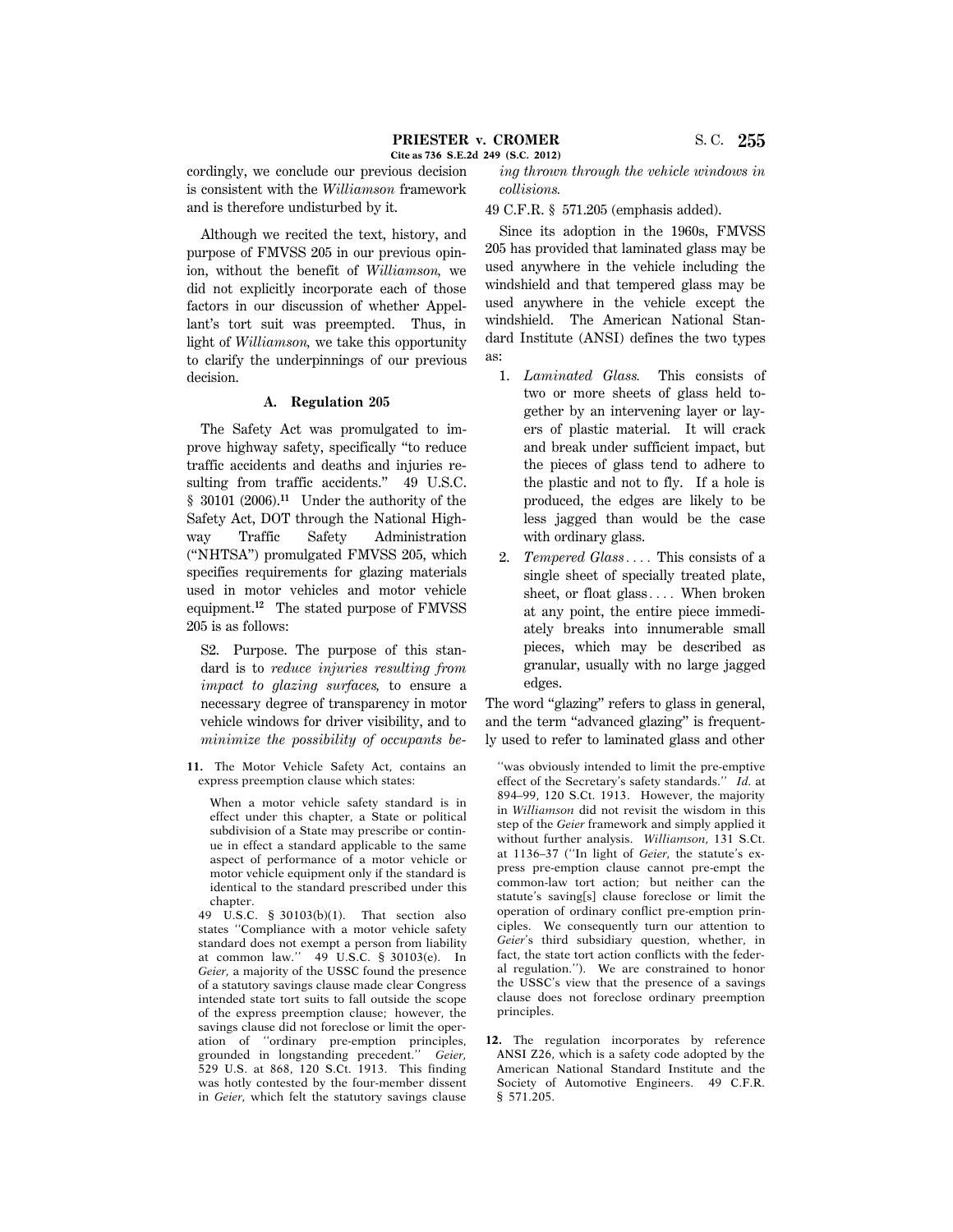glass-plastic glazing materials, all of which are constructed, treated, or combined with other materials as to withstand more impact before shattering as compared to tempered glass. Thus, we use the term ''advanced glazing'' to refer to laminated glass as opposed to tempered glass.

As this Court observed in our initial *Priester* opinion, ''it can be stated generally that tempered glass is safer for vehicle occupants wearing seatbelts, where the risk of ejection is reduced, because it provides less risk of additional injuries. Laminated glass is safer for unbelted passengers, where the risk of ejection is increased, because it is likely to keep a passenger inside the vehicle due to the 'adhering' quality of the glass.'' *See* National Highway Traffic Safety Admin., Ejection Mitigation Using Advanced Glazing: Final Report 53–54 (Aug. 2001).

### **B. NHTSA Study**

Beginning in the late 1980s, NHTSA became concerned with the significant number of fatalities and serious injuries resulting from rollover accidents. NHTSA explored two different approaches to determine the safety enhancement potential of each: preventing rollover accidents from occurring and protecting vehicle occupants during a rollover, including reducing the likelihood of ejections.**<sup>13</sup>** As a result, NHTSA published two Advanced Notices of Proposed Rulemaking (''ANPRM'') in 1988 announcing the agency's intent to reduce the risk of ejections in crashes. NHTSA believed new side window designs incorporating different configurations and advanced glazing could potentially reduce the risk of ejection and sought public comments on its approach. *See* Side Impact Protection—Passenger Cars, 53 Fed. Reg. 31712 (proposed Aug. 19, 1988); Side Impact Protection—Light Trucks, Vans, and Multipurpose Passenger Vehicles, 53 Fed. Reg. 31716 (proposed Aug. 19, 1988).

**13.** NHTSA reported that, based on 1982–1985 statistics, 19.5% of all vehicle fatalities each year were the result of an occupant's complete ejection from the vehicle and 4.3% were from partial ejection of an occupant through glazing. Further data showed that, of the fatalities involving ejection, 34% were ejected through the side windows.

In November 1995, NHTSA published a status report regarding its research into ejection mitigation using advanced glazing (hereinafter "1995 Report"). See National Highway Traffic Safety Admin., Ejection Mitigation Using Advanced Glazing: A Status Report (Nov. 1995). The 1995 Report documented the problem of vehicle occupants being ejected through side glazing and described the research NHTSA had performed with prototype glazing systems. The 1995 Report noted the need to address concerns about potential increased risk of head, neck and laceration injury; however, no adequate technology existed at that time to allow NHTSA to develop reliable testing procedures and to measure the test results of various glazing materials. The 1995 Report concluded that preliminary research suggested advanced glazing systems may offer ''significant safety potential'' by reducing the likelihood of occupant ejection but that research ''should be continued to more fully evaluate the safety implications of alternative glazing systems." *Id.* at  $11-1$  to  $-3$ .

In 2001, Congress directed NHTSA to complete its study of glazing materials. In August 2001, NHTSA complied and issued a final report ("Final Report") on its twelveyear research program on whether ejection mitigation could be accomplished by using advanced glazing. *See* National Highway Traffic Safety Admin., Ejection Mitigation Using Advanced Glazing: Final Report (Aug. 2001). Within the Final Report, there was much discussion of the costs, risks and benefits of advanced glazing, including NHTSA's recognition that no one type of safety glazing material was shown to possess the maximum degree of safety under all conditions. Noting ''98 percent of occupants completely ejected and killed during rollover crashes were unbelted,'' and that ''seatbelts currently provide excellent protection against ejection,'' the Final Report reiterated the federal policy of promoting seatbelt use **<sup>14</sup>** and stated that

**14.** Although it is not specifically cited in the Final Report, Congress has enacted a statute finding that mandatory seatbelt use is in the public interest. 49 U.S.C. § 30127(d). (''Seat belt use laws—Congress finds that it is in the public interest for each state to adopt and enforce mandatory seat belt use laws and for the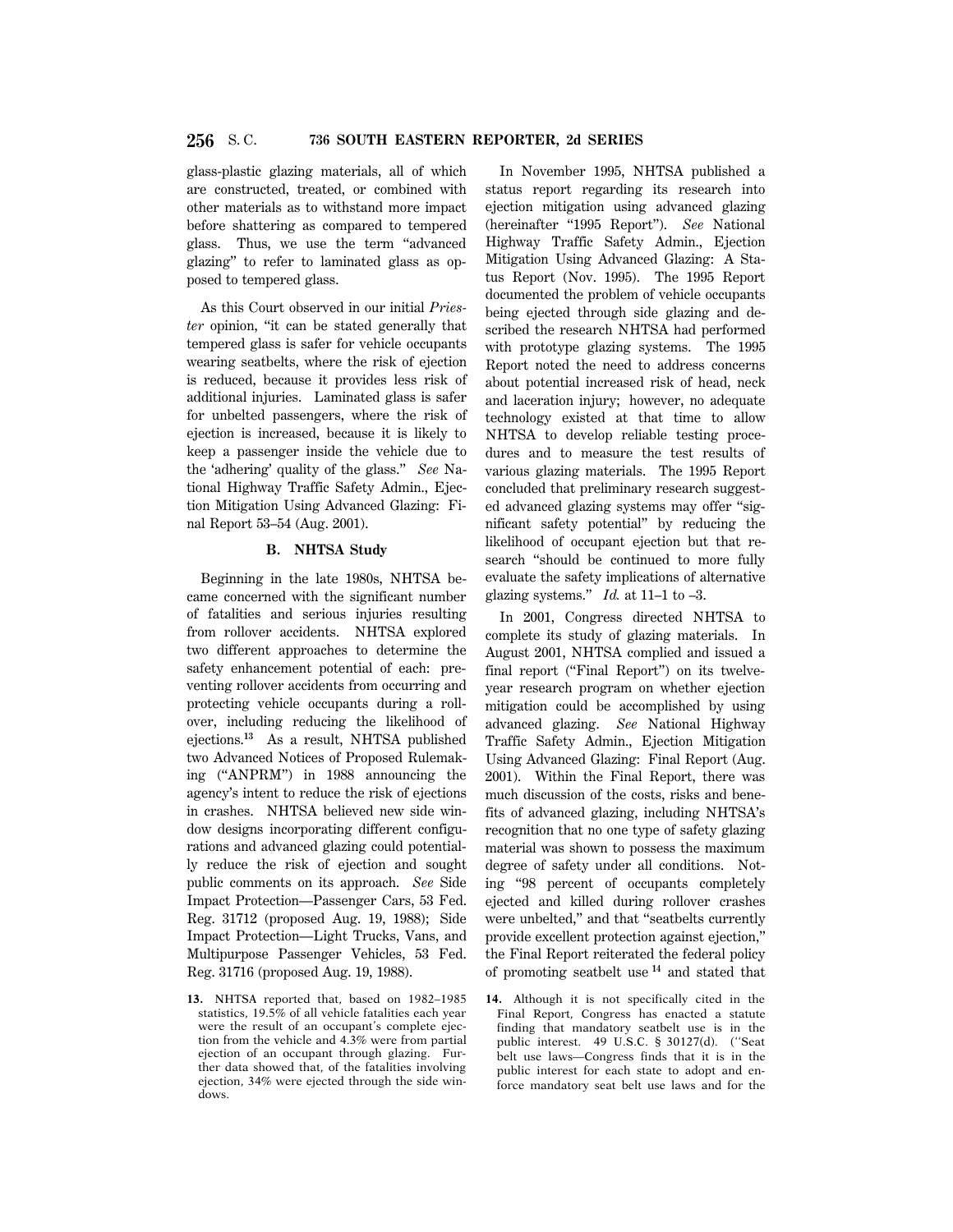''[a]ny safety countermeasure to prevent ejection would be a supplement to the primary protection provided by the seat belt.'' *Id.* at 53. NHTSA reported that its research indicated advanced glazing systems would lead to better occupant retention in crashes but went on to note that the number of fatalities prevented by advanced side glazing would diminish with an increased rate of seatbelt use. *Id.* at 37–47.

Further, the Final Report similarly noted that ''[s]ince the benefits of ejection mitigation occur primarily for unbelted occupants, a critical factor in this research program was to investigate any possible injury risk, particularly for belted occupants.'' *Id.* at 26, 53–54 (''Knowing the [scope of] potential head injury is particularly important since ejection almost exclusively occurs for unbelted occupants, while any potential for increased injuries would occur for all occupants, belted and unbelted.''). Ultimately, NHTSA indicated it was ''*extremely reluctant* to pursue a [glazing] requirement that may increase injury risk for belted occupants to provide safety benefits primarily for unbelted occupants, by preventing their ejection from the vehicle,'' and thus, ''the agency will not continue to examine potential regulatory requirement for advanced side glazing.'' *Id.* at 54. (emphasis added).

Thereafter, NHTSA withdrew the ANPRMs and abandoned any effort to require advanced glazing in vehicle side windows. *See* Withdrawal of Advance Notices of Proposed Rulemaking, 67 Fed.Reg. 41365, 41367 (June 18, 2002). NHTSA cited safety and cost concerns and explained the ''two primary reasons'' for its decision were ''the advent of other ejection mitigation systems, such as side air curtains and the need to develop performance standards for them, and the fact that advanced side glazing in some cases appears to increase the risk of neck injury.'' 67 Fed.Reg. 41365, 41367 (June 18, 2002). The agency concluded ''[g]iven these concerns, NHTSA believes it would be more appropriate to devote its research and rulemaking efforts with respect to ejection mitigation to projects other than advanced glaz $ing...$  The focus will shift from advanced glazing to the development of more *comprehensive,* performance-based test proce $dures...$  establishing the safety performance that must be achieved.'' *Id.* at 41367 (emphasis added).

# **C. Discerning the Federal Purpose**

Considering the text and history of FMVSS 205 and NHTSA's stated desire to reduce passenger ejection through ''comprehensive'' safety performance, we believe the regulation embodies two separate and equally compelling purposes: reducing injuries resulting from impact to glazing surfaces *and* minimizing the possibility of occupants being ejected through vehicle windows. The objective of promoting safety was at the core of NHTSA's deliberate decision not to require advanced glazing in side windows. We believe it is significant that NHTSA indicated a desire to pursue a ''comprehensive'' approach **<sup>15</sup>** that would provide safety benefits to both belted and unbelted passengers and specifically declined to require a particular option that would be safer for only one category of passengers. Indeed, as the Tennessee Court of Appeals stated, ''[i]t appears that the NHTSA left the options for glass open so that the manufacturers could choose the safety features that best accomplished both purposes.'' *Lake,* 2011 WL 5022790 at \*14.

or options manufacturers must use; rather, NHTSA expects that manufacturers will meet the standard's performance requirements by modifying existing side impact air bag curtains, which may be supplemented with the use of advanced glazing. 76 Fed.Reg. 3212 (January 19, 2011). Notably, in the Final Rule, NHTSA stated that it did not adopt previously proposed standards requiring the ''use of advanced side glazing in side windows because [it] did not find a safety need supporting the approaches.'' *Id.* at 3219.

United States government to adopt and enforce mandatory seat belt use regulations.'').

**<sup>15.</sup>** In our opinion, NHTSA's subsequent regulatory action further demonstrates its desire to find a 'comprehensive'' solution to prevent occupant ejection. On January 19, 2011, NHTSA promulgated FMVSS 226 regarding ejection mitigation measures such as side air curtains. This standard requires ejection countermeasure systems to be in place in the side windows (but not back windows or sunroofs) of certain vehicles. FMVSS 226 does not specify particular systems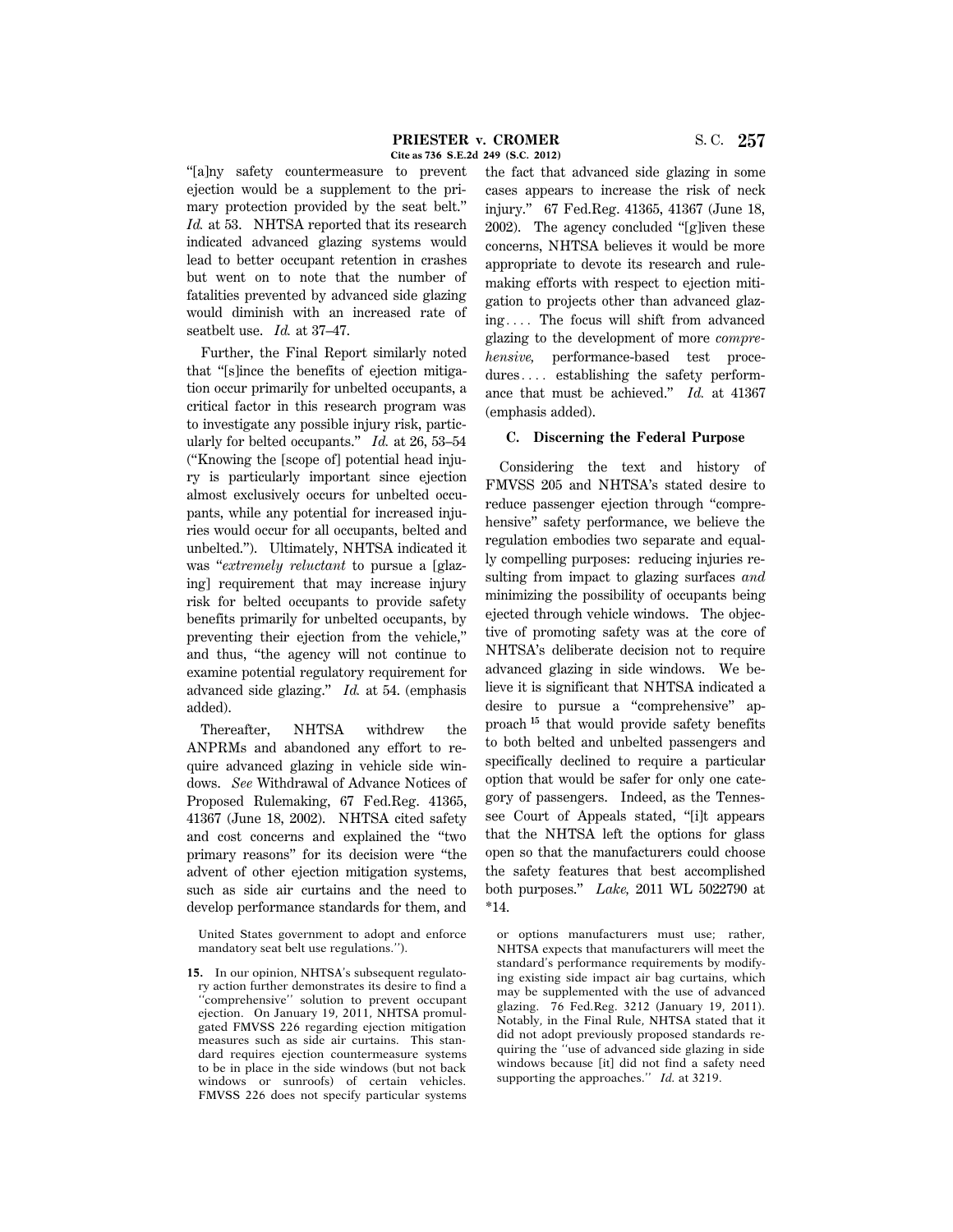Additionally, we find the Final Report demonstrates that the collateral federal goal of promoting seatbelt use is a key component of any motor vehicle safety objective, including FMVSS 205. The regulation's history demonstrates NHTSA was understandably reluctant to choose between promoting safety for belted occupants or for unbelted occupants, particularly where requiring advanced side glazing would likely result in an increased risk of injury, primarily for *belted* occupants.

#### **D. Agency View**

Having considered the text and history of FMVSS 205, in accordance with *Geier* and *Williamson,* the next analytical step would be to examine NHTSA's position on the preemptive effect, if any, of FMVSS 205. However, this Court does not have the benefit of an express agency position on this issue. Thus, our conclusion must be drawn from the record before us.

# **E. Minimum Safety Standard Counterargument**

In our previous opinion, we considered *O'Hara v. General Motors Corp.,* 508 F.3d 753 (5th Cir.2007) (finding FMVSS 205 was a minimum safety standard and did not preempt a state tort suit). However, we ultimately rejected the minimum safety standard argument adopted by *O'Hara* and advocated by Appellant. Upon remand, Appellant still contends FMVSS 205, through its

**16.** In its Amicus Brief, the Center for Auto Safety suggests that the fact that the USSC issued a GVR order in the present case but denied certiorari in *MCI Sales & Service, Inc. v. Hinton,* 329 S.W.3d 475 (Tex.2010), in which the Supreme Court of Texas found a state tort claim that a company should have installed laminated glass windows was not preempted by FMVSS 205, is a clear indication that this Court should reverse its previous decision. While that argument may have ostensible merit, we do not view the denial of certiorari in *Hinton* as dispositive. In *Hinton,* the jury found the plaintiffs' injuries were caused by a lack of seatbelts without regard to the plaintiffs' glass claims. However, because the case was remanded for a new trial, the Texas Supreme Court opted to rule on the preemptive effect of FMVSS 205 in anticipation that it would be a prominent issue upon retrial. *Id.* at 495 n. 19 (''[O]ur conclusion that the seatbelt claim is not preempted is sufficient to uphold the jury's verdict. Even so, we discuss the preemptive effect of FMVSS 205 because, in light of the incorporation of ANSI Z26, simply lists various performance tests qualifying window materials must meet and thereby establishes only a safety floor while permitting manufacturers to install additional or better protections. Therefore, Appellant asserts, FMVSS 205 does not preempt a state tort claim that would hold a manufacturer liable for using tempered glass in vehicle side windows. In support of this contention, Appellant cites *Williamson, O'Hara*, and *MCI Sales and Service, Inc. v. Hinton,* 329 S.W.3d 475 (Tex. 2010),**<sup>16</sup>** all of which find the federal safety regulation does not preempt a state tort suit. In light of *Williamson,* we take this opportunity to discuss more fully our reasoning for rejecting Appellant's argument.

The Motor Safety Vehicle Act indeed directs the DOT to establish ''*minimum* standard[s] for motor vehicle performance, or motor vehicle equipment." 49 U.S.C. § 30102 (emphasis added).**<sup>17</sup>** Furthermore, ANSI Z26 states that the standard ''is intended to provide *minimum* requirements'' for safety glazing materials. 49 C.F.R. § 571.205 (incorporating by reference ANSI Z26) (emphasis added).

We are also cognizant *Williamson* makes clear that the mere presence of choice among various alternatives does not necessarily mean that a regulation is something other than a minimum safety standard. 131 S.Ct. at 1139 (''[T]o infer from the mere existence

remand for a new trial, the issue of glazing materials will feature prominently on retrial. Accordingly, we address it to provide guidance to the trial court.''). Accordingly, the portion of the *Hinton* opinion dealing with FMVSS 205 was not a final decision and, therefore, was not within the scope of the USSC's review. *See Jefferson v. City of Tarrant,* 522 U.S. 75, 81, 118 S.Ct. 481, 139 L.Ed.2d 433 (1997) (''To be reviewable by this Court, a state-court judgment must be final in two senses: it must be subject to no further review or correction in any other tribunal; it must also be final as an effective determination of the litigation and not merely interlocutory or intermediate steps therein.'') (internal quotations omitted).

**17.** Section 30101 authorizes Congress ''to prescribe motor vehicle safety standards for motor vehicles and motor vehicle equipment in interstate commerce.'' 49 U.S.C. § 30101. Section 30102 defines ''motor vehicle safety standard.''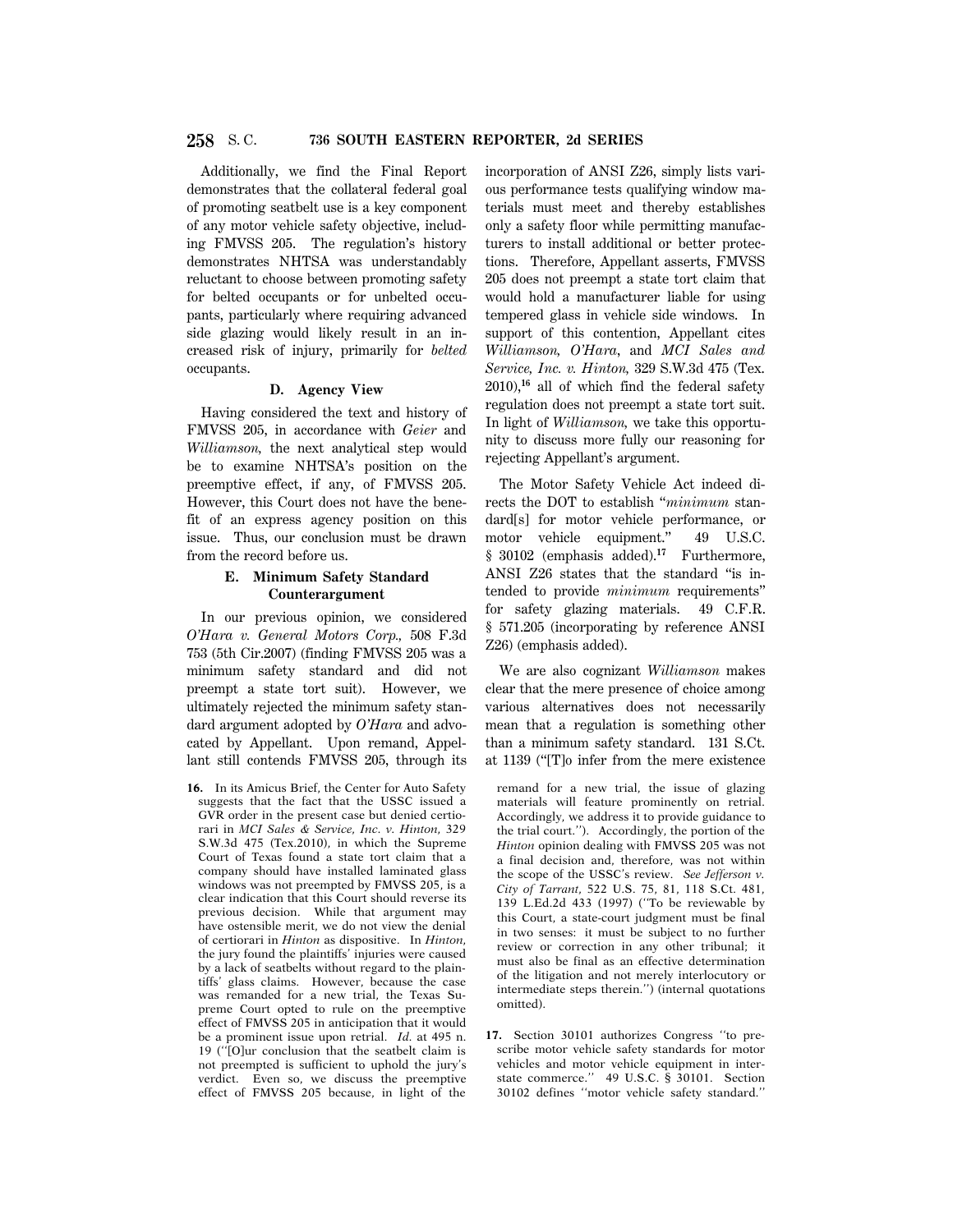of [choice] that the federal agency intends to bar States from imposing stricter standards would treat all such federal standards as if they were *maximum* standards, eliminating the possibility that the federal agency seeks only to set forth a *minimum* standard potentially supplemented through state tort law.''); *see also Hinton,* 329 S.W.3d at 497 (''[W]hen *Geier's* reasoning is oversimplified to find preemption based on a choice between two safety options and then exported to other safety standards where the unique text and history of FMVSS 208's passive restraint requirements are not relevant, we must respectfully disagree.'').

Further, in *O'Hara,* the Fifth Circuit Court of Appeals reviewed the text and history of FMVSS 205 and determined ''it is best understood as a minimum safety standard.'' 508 F.3d at 763; *see also Hinton,* 329 S.W.3d at 498 (''We find nothing in the standard's text, history, or NHTSA's comments to indicate that FMVSS 205 is anything other than a minimum standard.''). Specifically, the *O'Hara* court noted that NHTSA's 2003 Final Rule commentary contained no language that preserving the option of tempered glass would ''serve the safety goals of [FMVSS 205].'' 508 F.3d at 761. Both the *Hinton* and *O'Hara* courts also considered what they characterized as NHTSA's silence regarding a ''positive desire to preserve the use of tempered glass'' as instructive in finding FMVSS 205 is simply a minimum standard. *Hinton,* 329 S.W.3d at 497; *see also O'Hara,* 508 F.3d at 761. Additionally, those courts examined NHTSA's Notice of Withdrawal and concluded it did not expressly reject advanced glazing as unsafe; rather, the courts noted cost concerns and what they characterized as ''minor safety issues'' to justify NHTSA's discontinuance of advanced glazing research. *O'Hara,* 508 F.3d at 761– 62, *Hinton,* 329 S.W.3d at 497. Thus, the courts concluded that ''[n]othing in the text of FMVSS 205 indicates that it is anything other than a minimum materials standard $\dots$  [T]he standard simply limits the range of available choices.'' *Hinton,* 329

S.W.3d at 495; *see O'Hara,* 508 F.3d at 763 (''[N]othing in the Notice of Withdrawal undermines the conclusion, drawn from the text and Final Rule commentary, that FMVSS 205 is a minimum safety standard.'').

We acknowledge that Appellant's ''minimum safety standard'' argument has appeal. However, we find the concept of a ''minimum standard'' difficult to apply in this context because neither glass option (tempered or laminated) is safer overall, under every set of circumstances; rather, we believe the choice of glazing material can best be characterized as a safety tradeoff, depending on whether the desire is to maximize safety for belted or unbelted passengers.**<sup>18</sup>** NHTSA's findings regarding FMVSS 205 make clear that advanced glazing is a safer choice when a passenger is unbelted because it is more likely to prevent ejection from the vehicle. However, those findings also make clear that tempered glass is the safer choice when a passenger complies with the law and is belted because tempered glass is less likely to injure occupants upon impact. Because each type of glass has both benefits and drawbacks, it is therefore virtually impossible to posit which option is ''less safe'' and which is "more safe." Thus, it is difficult to reconcile this unavoidable tradeoff with a conclusion that either option results in an overall greater level of safety than the other, as contemplated in *Geier.* 529 U.S. at 870, 120 S.Ct. 1913 (referring to ''actions that seek to establish greater safety than the minimum safety achieved by a federal regulation intended to provide a floor'').

By contrast, in *Williamson,* the safety benefits of lap-and-shoulder seatbelts were clearly known and quantified, and it was firmly established that those seatbelts are obviously the *safer choice in all situations. See Williamson,* 131 S.Ct. at 1138 (''[DOT] was convinced that lap-and-shoulder belts would increase safety; it did not fear additional safety risks arising from use of those belts; [and] it had no interest in assuring a mix of devices...."). Moreover, NHTSA *af*-

accident conditions are not standardized, no one type of material can be shown to possess the maximum degree of safety under all conditions, against all conceivable hazards.'').

**<sup>18.</sup>** *See* ANSI/SAE Z26.1—1996 § 2.2 (''One safety glazing material may be superior for protection against one type of hazard, whereas another may be superior against another type. Since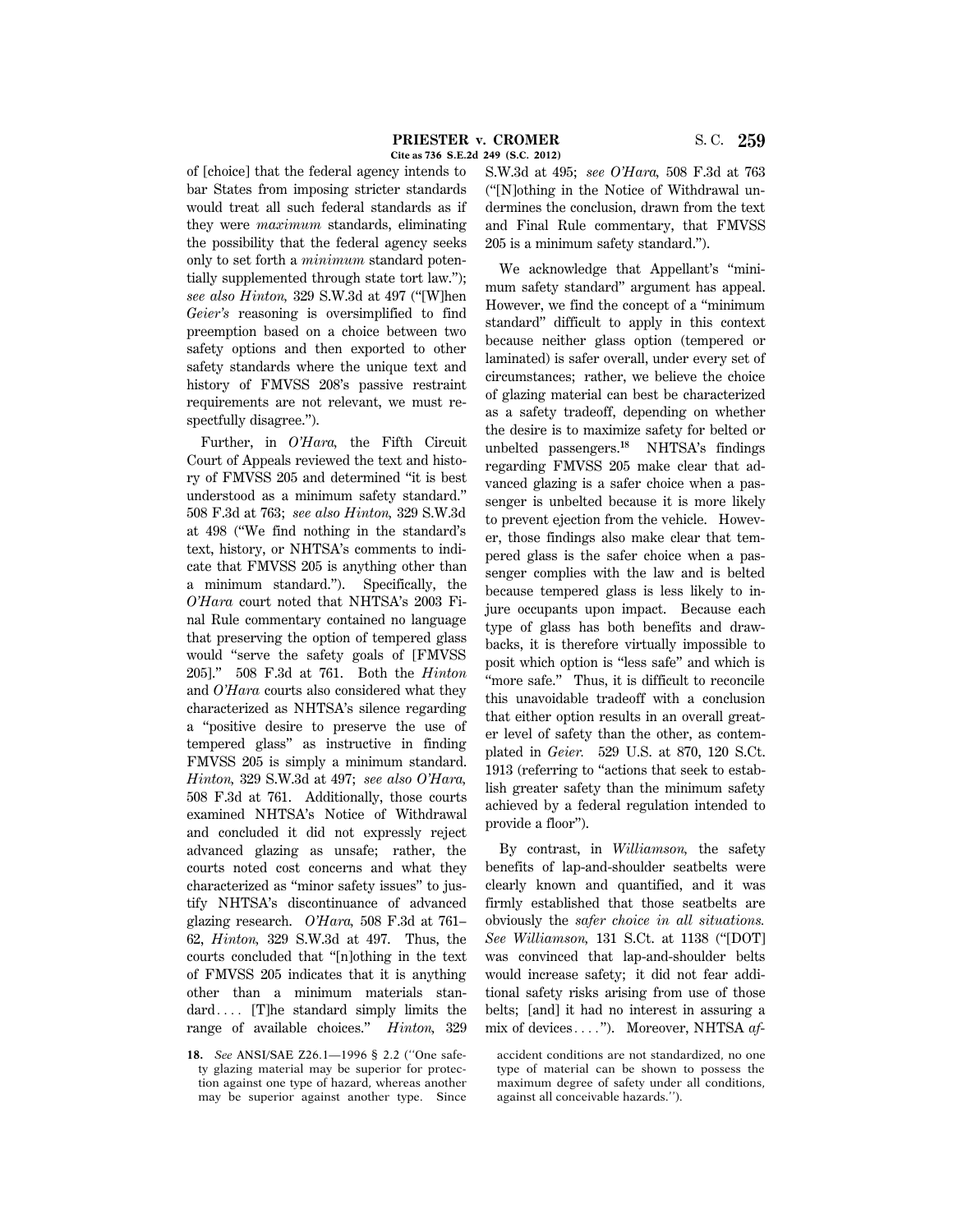*firmatively encouraged* the use of the lapand-shoulder seatbelt over the use of the lap belt alone where it was feasible to do so and declined to make lap-and-shoulder belts an immediate requirement only due to cost concerns. *See id.* The Court found that, while the state tort suit potentially restricted the manufacturer's choice, it did not '' 'stan[d] as an obstacle to the accomplishment  $\ldots$  of the full purposes and objectives' of federal law.'' *Id.* at 1139–40 (quoting *Hines,* 312 U.S. at 67, 61 S.Ct. 399) (alteration in original). In fact, quite the opposite was true—the state tort suit actually furthered NHTSA's goal of promoting lap-and-shoulder seatbelts.

We also think that, in misconstruing FMVSS 205 as a minimum safety standard, *O'Hara* too casually dismisses the additional risk of neck injury that advanced glazing imposes upon belted passengers. *See O'Hara,* 508 F.3d at 761–62 (stating ''some data indicated that advanced glazing might slightly increase the likelihood of minor neck injuries when compared to tempered glass''); *Hinton,* 329 S.W.3d at 498 (stating NHTSA's decision to abandon further advanced glazing research was due to ''cost concerns and minor safety issues''). We do not believe NHTSA's view on the increased risk of injury to belted passengers can fairly be characterized as a ''minor safety issue.'' Rather, NHTSA explicitly cited this safety concern as one of two ''primary reasons'' for abandoning its proposed rulemaking. We believe a tort action mandating advanced glazing in side windows, which serves to increase protection for unbelted passengers while increasing risk of injury to belted passengers,

- **19.** In 2003, NHTSA adopted a final rule updating the version of the ANSI standards incorporated by reference in FMVSS 205 from the 1977 version (as amended by the 1980 supplement) to the 1996 version of the industry standards. *See* Federal Motor Vehicle Standards; Glazing Materials; Low Speed Vehicles, 68 Fed.Reg. 43964 (July 25, 2003). No part of this Final Rule was focused on ejection mitigation using advanced glazing.
- **20.** Both *Hinton* and *O'Hara* found NHTSA's 2002 Withdrawal of Proposed Rulemaking was parallel to the Coast Guard's statements in *Sprietsma v. Mercury Marine,* 537 U.S. 51, 123 S.Ct. 518, 154 L.Ed.2d 466 (2002). In *Spriets*-

would directly frustrate the purpose of FMVSS 205.

Finally, we think that *O'Hara* and *Hinton* overstate the significance of NHTSA's silence regarding ''preserving the option'' of tempered glass in its 2003 amendment of FMVSS 205.**<sup>19</sup>** We disagree this amendment demonstrates the agency intended 205 to be a minimum standard. Rather, we believe NHTSA deliberately chose to retain the option of tempered glass by abandoning the proposed rule requiring advanced glazing.**<sup>20</sup>**

# **F. Preemption Analysis**

**[8]** Based on *Geier* and *Williamson,* Appellant's common law products liability claims would restrict a manufacturer's choice of glass and would constitute a ''state law'' imposing a duty upon manufacturers of all similar vehicles to install laminated glass in side and rear windows. We believe such a state law would frustrate two significant federal purposes underlying FMVSS 205 namely Congress' fundamental desire to promote safety and the collateral goal of increasing seatbelt use. We believe NHTSA's deliberate decision not to require laminated glass in all vehicle windows demonstrates a determination that safety is best served where manufacturers may choose the safer choice for each vehicle. Further, a state law which increases safety for unbelted passengers while simultaneously decreasing safety for lawfully belted passengers would frustrate the collateral federal purpose of increasing seatbelt use. Accordingly, we find Appellant's state tort suit requiring laminated glass would stand as an obstacle to significant federal safety objectives and is therefore preempted.

*ma,* the USSC considered whether a claim that a motor boat should have been equipped with a propeller guard was preempted by the Federal Boat Safety Act of 1972, 46 U.S.C. §§ 4301– 4311. In our view, *Sprietsma* is inapposite because it involved the government's decision not to regulate in an area devoid of federal regulation. Any such attempt to assign preemptive effect to nonexistent federal law is, in our judgment, meritless. In contrast, here, FMVSS 205 is a federal regulation from which a federal purpose may be gleaned. Thus, we are persuaded that *Sprietsma* is distinguishable from the line of cases dealing with FMVSS 205 and does not impact our analysis.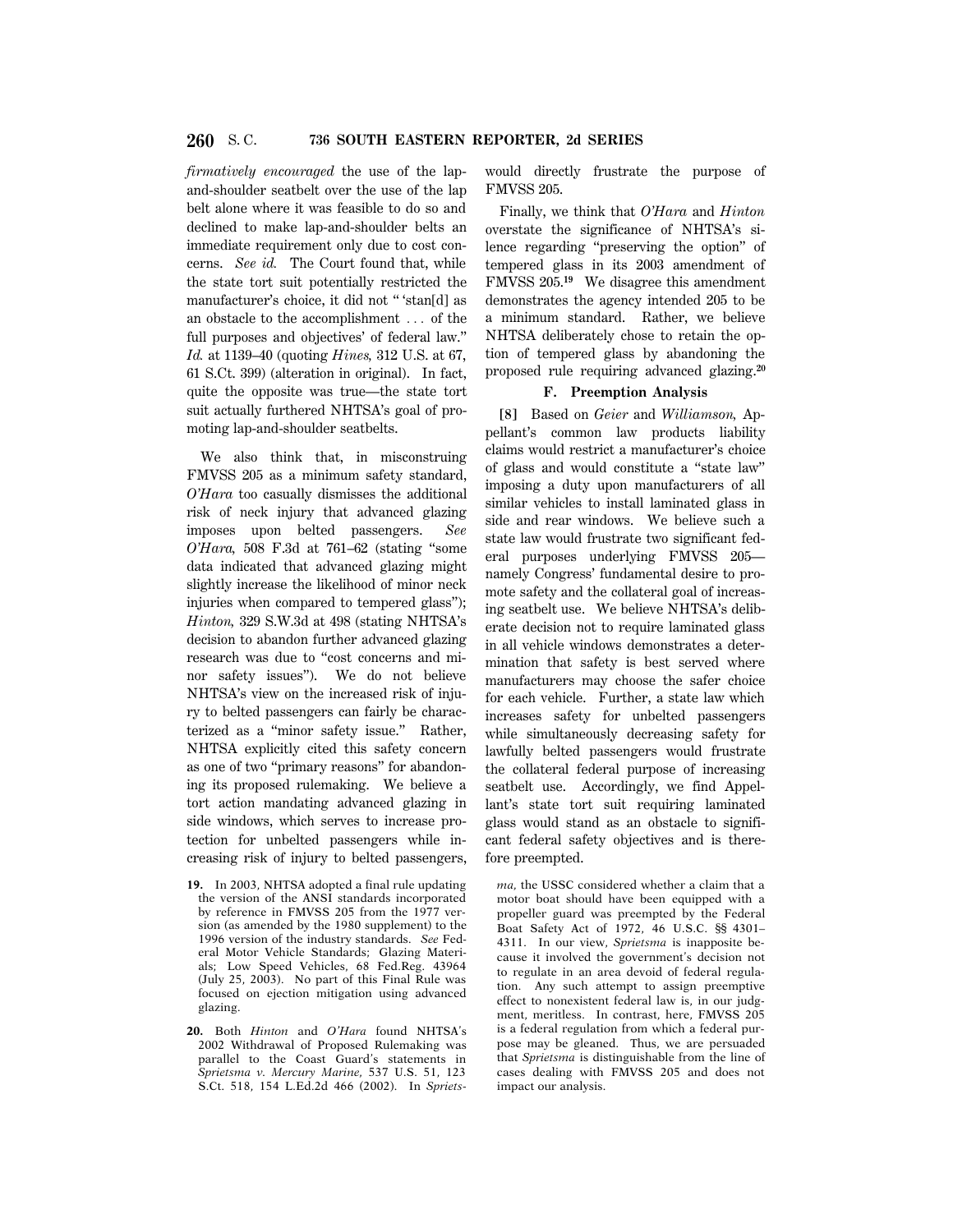For the foregoing reasons and having considered *Williamson,* this Court's previous decision is reaffirmed.

REAFFIRMED.

TOAL, C.J., BEATTY and HEARN, JJ., concur.

PLEICONES, J., dissenting in a separate opinion.

Justice PLEICONES, dissenting.

This case is before us on remand from the United States Supreme Court for reconsideration in light of *Williamson v. Mazda Motor of America, Inc.,* —– U.S. —–, 131 S.Ct. 1131, 179 L.Ed.2d 75 (2011). Although I previously joined in the result that the majority reaches now for a second time, my reconsideration in light of *Williamson* leads me to the opposite conclusion.

In *Williamson,* the Court discussed *Geier v. American Honda Motor Co.,* 529 U.S. 861, 120 S.Ct. 1913, 146 L.Ed.2d 914 (2000). In doing so, it made clear that state tort suits are preempted only when the evidence shows that retaining manufacturer choice is ''a *significant objective* of the federal regulation.'' *Williamson,* 131 S.Ct. at 1136 (emphasis in original). The Court's language emphasizes the clear evidence it relied on in *Geier* to support a finding of preemption. *Id.* at 1137. (''DOT's contemporaneous explanation of its 1984 regulation [found to preempt state tort suits in *Geier* ] made *clear* that manufacturer choice was an *important* means for achieving its *basic* objectives.'') (emphasis added). The Court then lists four specific reasons that had been articulated by the agency itself in that contemporaneous explanation for determining that manufacturer choice was needed. *Id.* (citing agency explanation that phase-in period for requiring airbags was needed because doing so would ''give manufacturers time to improve airbag technology and develop other, better passive restraint systems''; avoid a public backlash; avoid potential injuries to unbelted occupants, particularly children; and avoid possibility that airbags would not be replaced when needed because of the high cost of doing so). The Court further explained that the history of the regulation at issue in *Geier* and the Government's understanding of it also supported the conclusion that tort liability was preempted. *Id.* at 1136–37.

Turning to the regulation at issue in *Williamson,* the Court found that it, unlike the regulation at issue in *Geier,* did not reflect a *significant objective* of preserving manufacturer choice. The *Williamson* Court took the time to note each of the specific reasons given by the agency for the need to preserve manufacturer choice in *Geier* and their absence from the agency explanation in *Williamson. Id.* at 1138. The Court then turned to the reasons cited by the agency in *Williamson* for declining to require a single standard, and, despite some references to minor safety concerns, found that the agency had declined to require a particular safety measure because of cost-effectiveness concerns. *Id.* at 1138–39. Thus, although the agency clearly chose to maintain manufacturer choice, the Court found that it did not do so as an affirmative, significant objective.

Turning then to this case and the evidence regarding the NHTSA's decision not to impose in FMVSS 205 a requirement that advanced glazing be used in side windows, as I read the relevant agency documents, they fail to demonstrate that the NHTSA had any *objective* of maintaining manufacturer choice, much less a significant objective in doing so. The NHTSA discontinued its study of the benefits of advanced glazing and withdrew its proposal to require it in side windows because it believed its resources would be better devoted to developing regulations related to other ejection mitigation devices and because of cost and minor safety concerns. *See* Notice of Withdrawal, 67 Fed.Reg. 41,365 (June 18, 2002). The NHTSA had explained in its Ejection Mitigation Using Advanced Glazing Final Report (Aug. 2001) (Final Report) that it encountered difficulty in quantifying the neck injuries that should be attributed to the use of advanced glazing in place of tempered glass. *See* Final Report at 36 (''No assessment of actual neck injury levels due to shear loads or moments was made since no accepted lateral neck injury criteria exist.''). The agency further noted extreme variability in test results aimed at collecting